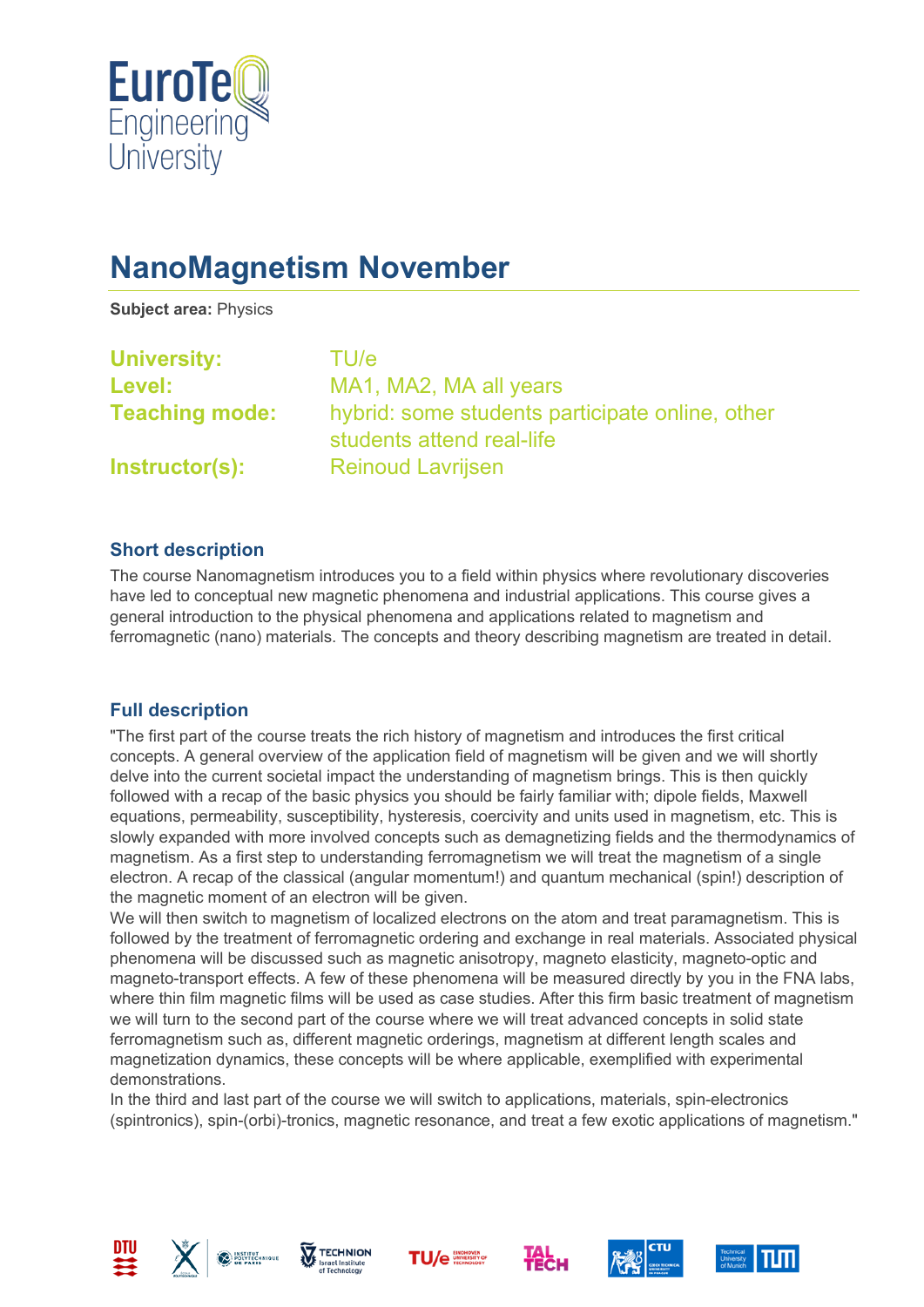

### **Learning outcomes**

"The application of conceptual knowledge (i) analytical (written) calculations and (ii) when performing and interpreting experimental tasks in the field of:

1. Classical and quantum mechanical description of magnetism (emphasis on dia- and paramagnetism).

2. Magnetic ordered systems and the role of different length scales (emphasis on ferro- and antiferromagnetism).

3. Micro- and nano-magnetic phenomena, and the role of different length scales (focus on anisotropy, domains, and hysteresis).

4. Experimental techniques in the field of nano- magnetism (emphasis on thin-film technology and characterization)

5. Magneto-electrical phenomena in relation to nanomagnetism (emphasis on spintronics and industrial applications)."

# **General information**

| <b>Contact hours per week:</b>   | 2                                                                                                                                                                         |
|----------------------------------|---------------------------------------------------------------------------------------------------------------------------------------------------------------------------|
| <b>Total workload:</b>           | 140 (in student hours for the whole course)                                                                                                                               |
| <b>ECTS credits:</b>             | 5                                                                                                                                                                         |
| Language:                        | English                                                                                                                                                                   |
| <b>Course start date:</b>        | 14 November 2022                                                                                                                                                          |
| Course end date:                 | 04 February 2023                                                                                                                                                          |
| Add. info about start date:      |                                                                                                                                                                           |
| <b>Weekly teaching day/time:</b> | Q&A session with lecturer 2 hours every 2 weeks. Self-Study and literature<br>study and/or practicals (3x2 hours at the TU/e labs).                                       |
| Time zone:                       | CET (Denmark, Germany, France, Netherlands, Switzerland, Czech<br>Republic)                                                                                               |
| <b>Further information:</b>      | This is a pilot, make sure you have the pre-requisites for the course. A<br>basic knowledge in condensed matter physics and a basics of quantum<br>mechanics is required. |
| <b>Prerequisites:</b>            | Quantum Mechanics, Condensed Matter, Condensed Matter at the<br>nanoscale                                                                                                 |
| <b>Activities and methods:</b>   | Self-study, Practices, Exercises, Tutorial sessions                                                                                                                       |
| <b>Presence on campus:</b>       |                                                                                                                                                                           |











**Тесн**